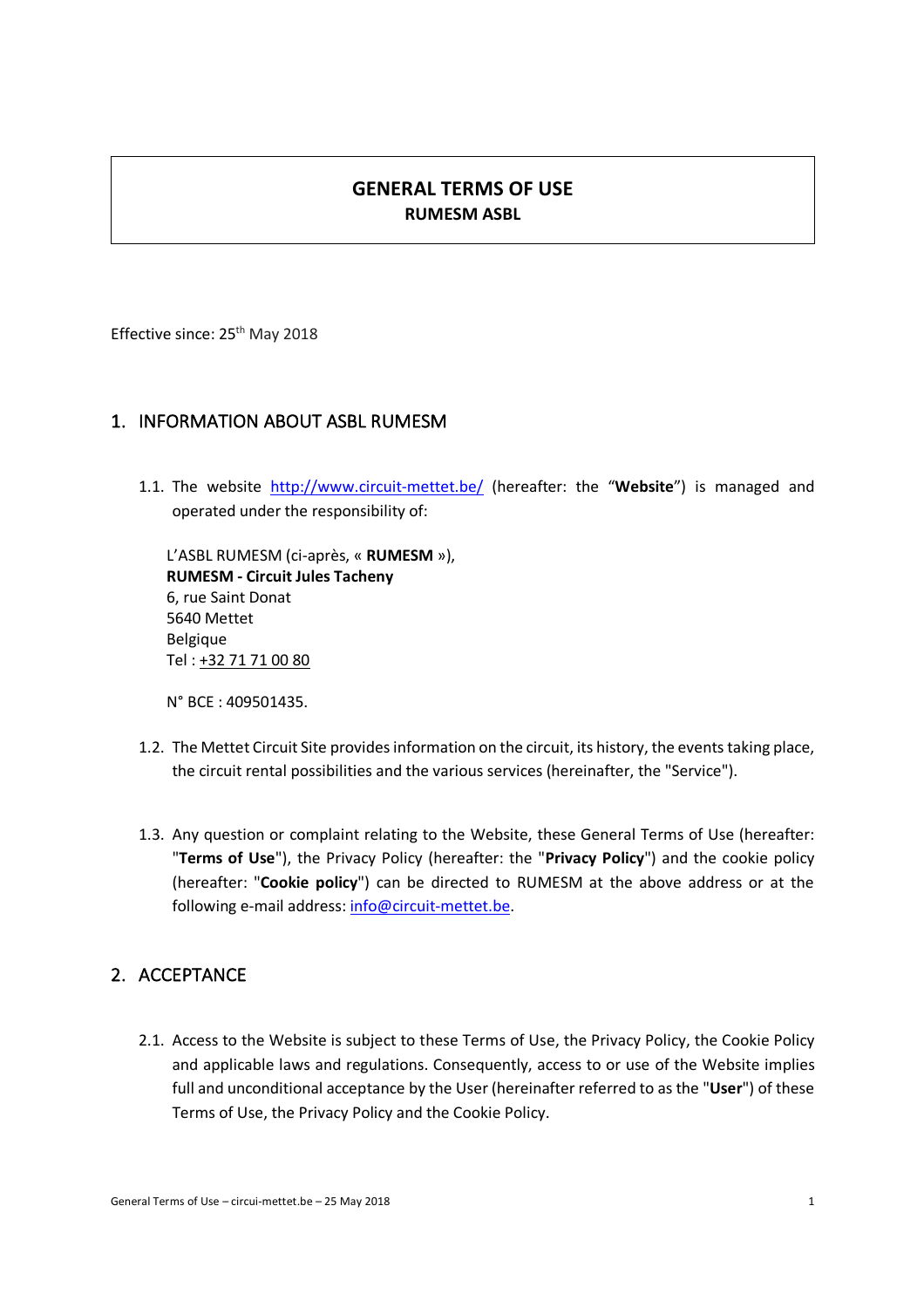2.2. These Terms of Use, the Cookie Policy and the Privacy Policy only relate to the relationship between the User and RUMESM with regard to the use of the Website and the Service. They can be consulted at any time on the Website.

### 3. ACCESSIBILITY AND OPERATION OF THE WEBSITE

- 3.1. RUMESM will, insofar as possible, ensure that the Website is up-to-date and remains accessible to a normal number of Users. RUMESM does not guarantee that the functions of the Website will be available without interruption or error, that defects are immediately corrected or that the server that makes them available is free of viruses or other harmful components.
- 3.2. RUMESM can not be held liable for loss or damage, of whatever nature, which is the result of suspension, interruption, (technical) disruption, delay, difficult accessibility and / or termination of the accessibility of the whole or a part of the Website or viruses or other harmful elements that are present on the Website.
- 3.3. If the User finds an error, virus or other harmful elements on the Website, he/she is requested to communicate it to RUMESM at the following address:

**RUMESM - Circuit Jules Tacheny** 6, rue Saint Donat 5640 Mettet Belgique Tel : +32 71 71 00 80

so that the necessary measures can be taken. RUMESM advises the User in any case to install firewalls, antivirus and other necessary security software on his computer to prevent damage.

3.4. RUMESM reserves the right to suspend or stop the Website in whole or in part, at any time, without justification and without prior information.

# 4. USE OF THE WEBSITE

4.1. The user agrees to use the Website only in accordance with its purpose, to the exclusion of any other purpose.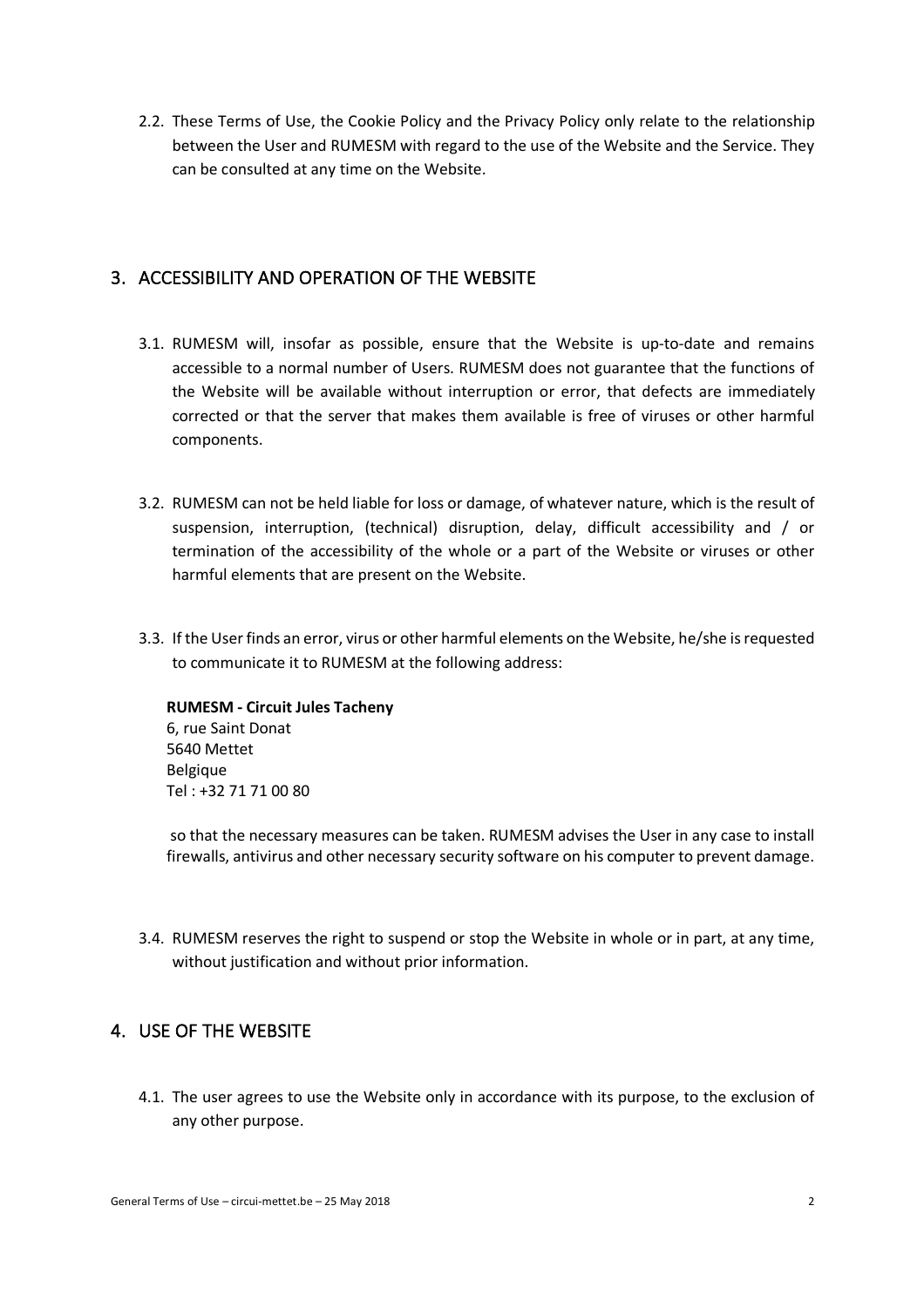- 4.2. The User is obliged to ensure that all information he communicates is accurate and up-todate.
- 4.3. The User agrees to use the Website in good faith and to respect the prevailing legislation, and in particular to refrain from:
	- sending to RUMESM false or misleading content (and update this content, if necessary, to ensure that it does not become false or misleading), or communication that occurs as obscene, racist or xenophobic, insultingly illegal, deceptive, intrusive, offensive, harmful, violent, threatening, harassing, slanderous, infringing on intellectual property rights or any of these things;
	- providing e-mail addresses or other types of content to RUMESM without the prior consent of the persons involved;
	- sending to RUMESM any content that violates the rights of a third party or damages them in any way (intellectual property rights, privacy, trade secrets, ...);
	- sending to RUMESM any content that refers to illegal websites or websites with inappropriate content;
	- using the Website for sending unsolicited spam, pyramid schemes or similar fraudulent processes;
	- circumventing technical protection measures for documents and multimedia;
	- taking any action that may adversely affect the proper functioning of the Website, the Service, including the use of computer viruses, ransomware or mass mailing;
	- gaining (or attempting to gain) unauthorized access to (a part of) the Website or equipment (hardware and software) used for the proper functioning of the Website;
	- using of a false name, a pseudonym or use of the identity of someone else or of an entity;
	- using of the Website for purposes other than those described in these Terms of Use.
- 4.4. RUMESM can not be held responsible for any non-compliance by the User with the Terms of Use, the Terms and Conditions, the Cookie Policy, the Privacy Policy and / or prevailing legislation. The User protects RUMESM against any action, claim or complaint from third parties (including the government) with regard to the use of the Website.
- 4.5. The User uses the Website entirely at his/her own risk. The Website, the components and all information, software, facilities and associated services are offered as they are, subject to availability without any form of guarantee (explicit or implicit) and within the limits of the applicable legislation.
- 4.6. RUMESM can not be held responsible for any loss or damage (direct, indirect, tangible or intangible) arising from the use of the Website and its components or the inability to use the Website in whole or in part.
- 4.7. The User is obliged to inform RUMESM immediately in writing if he / she becomes aware of inappropriate behaviour or prohibited use related to the Website, by sending an e-mail to info@circuit-mettet.be.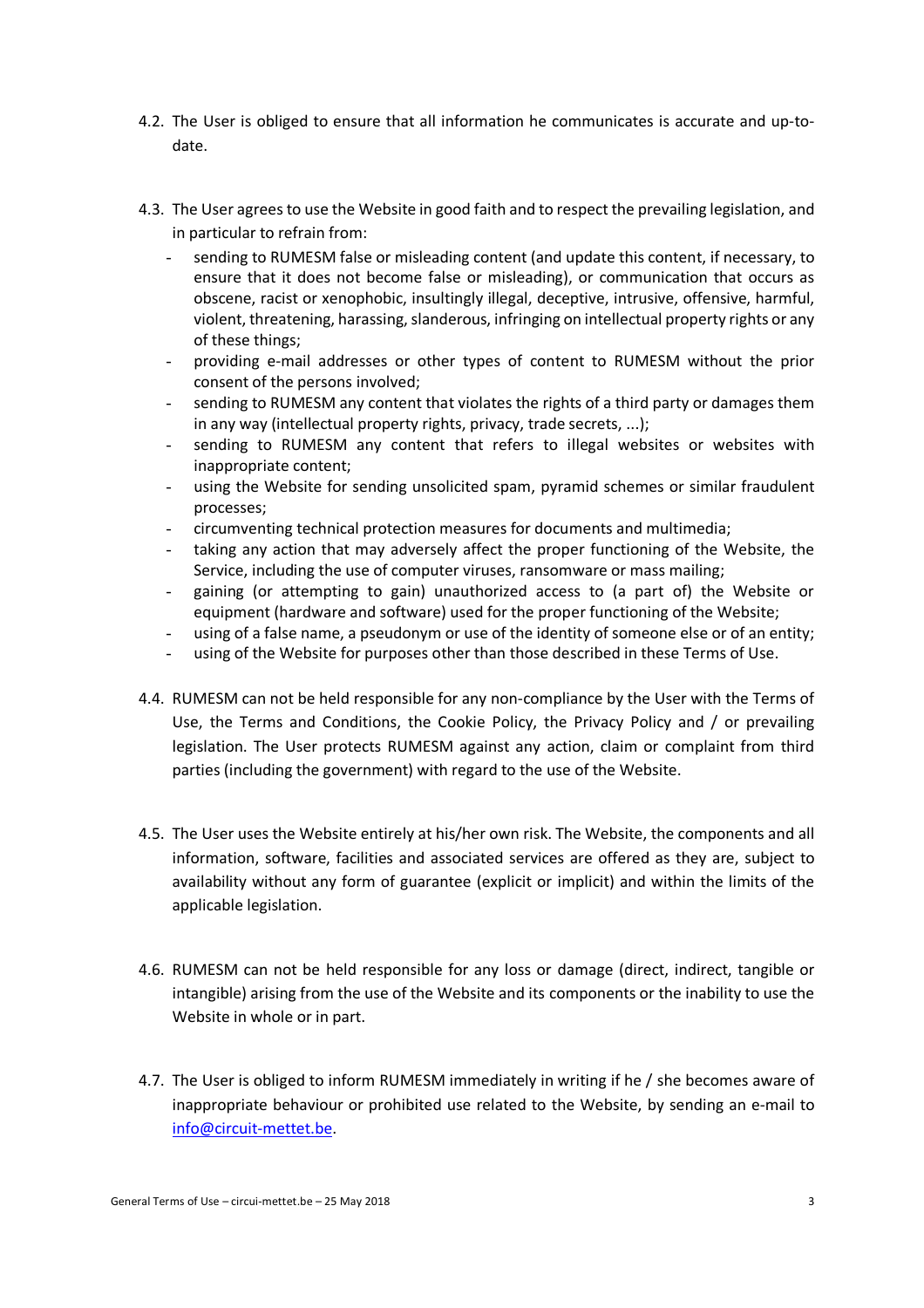#### 5. LINKS TO AND ON OTHER WEBSITES

Links to other Websites can be displayed on the Website. These third-party Websites are not operated by RUMESM, which can not be held liable for their operation, content and use. Unless expressly stated otherwise by RUMESM on the Website, the existence of such links does not imply any approval by RUMESM regarding these Third Party Websites or the use that could be made of them, nor any association or partnership with the operators of this Website(s).

#### 6. INTELLECTUAL PROPERTY RIGHTS

- 6.1. The Website and its components (trademarks, logos, graphics, photos, animations, videos, music, texts, etc.) are the property of RUMESM. They are protected by intellectual property rights (including copyright, design rights, trademarks, etc.) and may not be reproduced, used or distributed without the prior written consent of RUMESM or, as the case may be, the relevant right holder, under a penalty of infringement of copyrights and / or models and / or trademarks, punishable by three months to three years and a fine of 100 to 100,000 euros or one of these fines only.
- 6.2. RUMESM grants to the User a license, non-exclusive, non-transferable, for an indefinite period and at any time and without giving reasons, to gain access to the content of the Website, to view it and only download it for display purposes. The User may also print a copy of the content displayed on the Website for his personal needs, provided that he does not modify the content of the Website in any way and keeps all the mentions of authorship and origin of the Website. Reproduction is therefore only permitted for strictly personal purposes within the meaning of article XI.190 5 ° of the Belgian Code of Economic Law.
- 6.3. Any use of the Website and its components that are not covered by this article is strictly prohibited.

#### 7. COMPLAINTS

7.1. Every claim / complaint of the User with regard to the Website will be communicated in writing within eight (8) calendar days after it has become known that there is a reason to do so. The absence of any dispute in accordance with the aforementioned rules implies unconditional acceptance by the User of the fact that gives rise to the claim and, de facto, the definitive waiver of any claim under this point.